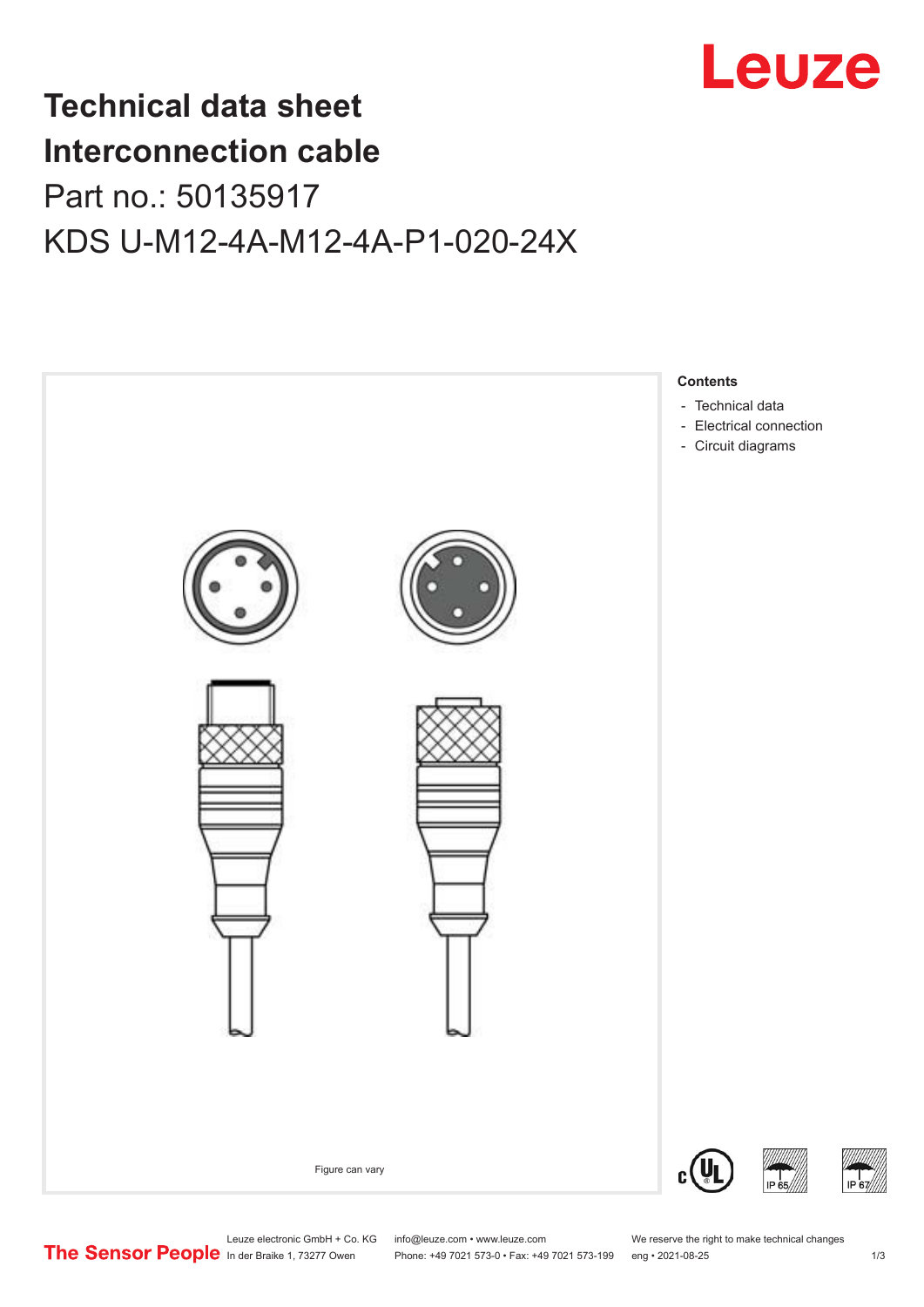### <span id="page-1-0"></span>**Technical data**

#### **Electrical data**

**Performance data Operating voltage** Max. 250 V AC/DC

### **Connection**

| <b>Connection 1</b>         |                                                                                           |
|-----------------------------|-------------------------------------------------------------------------------------------|
| <b>Type of connection</b>   | Connector                                                                                 |
| <b>Thread size</b>          | M12                                                                                       |
| <b>Type</b>                 | Female                                                                                    |
| Handle body material        | <b>PUR</b>                                                                                |
| Handle body color           | <b>Black</b>                                                                              |
| No. of pins                 | 4-pin                                                                                     |
| Encoding                    | A-coded                                                                                   |
| Version                     | Axial                                                                                     |
| Lock                        | Screw fitting, nickel-plated diecast zinc,<br>recommended torque 0.6 Nm, self-<br>locking |
| <b>Connection 2</b>         |                                                                                           |
| <b>Type of connection</b>   | Connector                                                                                 |
| <b>Thread size</b>          | M12                                                                                       |
| <b>Type</b>                 | Male                                                                                      |
| Handle body material        | <b>PUR</b>                                                                                |
| Handle body color           | <b>Black</b>                                                                              |
| No. of pins                 | 4-pin                                                                                     |
| <b>Encoding</b>             | A-coded                                                                                   |
| Version                     | Axial                                                                                     |
| Lock                        | Screw fitting, nickel-plated diecast zinc,<br>recommended torque 0.6 Nm, self-<br>locking |
| <b>Cable properties</b>     |                                                                                           |
| <b>Number of conductors</b> | 4 Piece(s)                                                                                |
| Wire cross section          | $0.34 \, \text{mm}^2$                                                                     |
| Sheathing color             | Yellow                                                                                    |
| <b>Shielded</b>             | <b>No</b>                                                                                 |
| Cable, crossed              | Connection 1, pin 2 <-> connection 2,<br>pin 4                                            |
| Silicone-free               | Yes                                                                                       |
| Cable design                | Interconnection cable                                                                     |
| Cable diameter (external)   | 6 mm                                                                                      |
| Cable length                | 2,000 mm                                                                                  |
| <b>Sheathing material</b>   | <b>PUR</b>                                                                                |

#### **Mechanical data**

| <b>Width across flats</b>                                       | $13 \text{ mm}$          |
|-----------------------------------------------------------------|--------------------------|
| Bending radius, flexible laying, min.                           | Min. 10 x cable diameter |
| Bending radius, stationary laying, min. Min. 5 x cable diameter |                          |
|                                                                 |                          |

#### **Environmental data**

| Ambient temperature, operation,<br>flexible use   | -25  80 °C |
|---------------------------------------------------|------------|
| Ambient temperature, operation,<br>stationary use | $-4080 °C$ |

#### **Certifications**

| Degree of protection  | IP 65 |
|-----------------------|-------|
|                       | IP 67 |
| <b>Certifications</b> | c UL  |
|                       |       |

#### **Classification**

| <b>Customs tariff number</b> | 85444290 |
|------------------------------|----------|
| eCl@ss 5.1.4                 | 27279201 |
| $eC/\omega$ ss 8.0           | 27279218 |
| eCl@ss 9.0                   | 27060311 |
| eCl@ss 10.0                  | 27060311 |
| eCl@ss 11.0                  | 27060311 |
| <b>ETIM 5.0</b>              | EC001855 |
| <b>ETIM 6.0</b>              | EC001855 |
| <b>ETIM 7.0</b>              | EC001855 |

### **Electrical connection**

**Suitability for drag chains** No

### **Connection 1**

| Type of connection   | Connector                                                                             |
|----------------------|---------------------------------------------------------------------------------------|
| <b>Thread size</b>   | M <sub>12</sub>                                                                       |
| <b>Type</b>          | Female                                                                                |
| Handle body material | <b>PUR</b>                                                                            |
| Handle body color    | <b>Black</b>                                                                          |
| No. of pins          | $4$ -pin                                                                              |
| Encoding             | A-coded                                                                               |
| <b>Version</b>       | Axial                                                                                 |
| Lock                 | Screw fitting, nickel-plated diecast zinc, recommended<br>torque 0.6 Nm, self-locking |